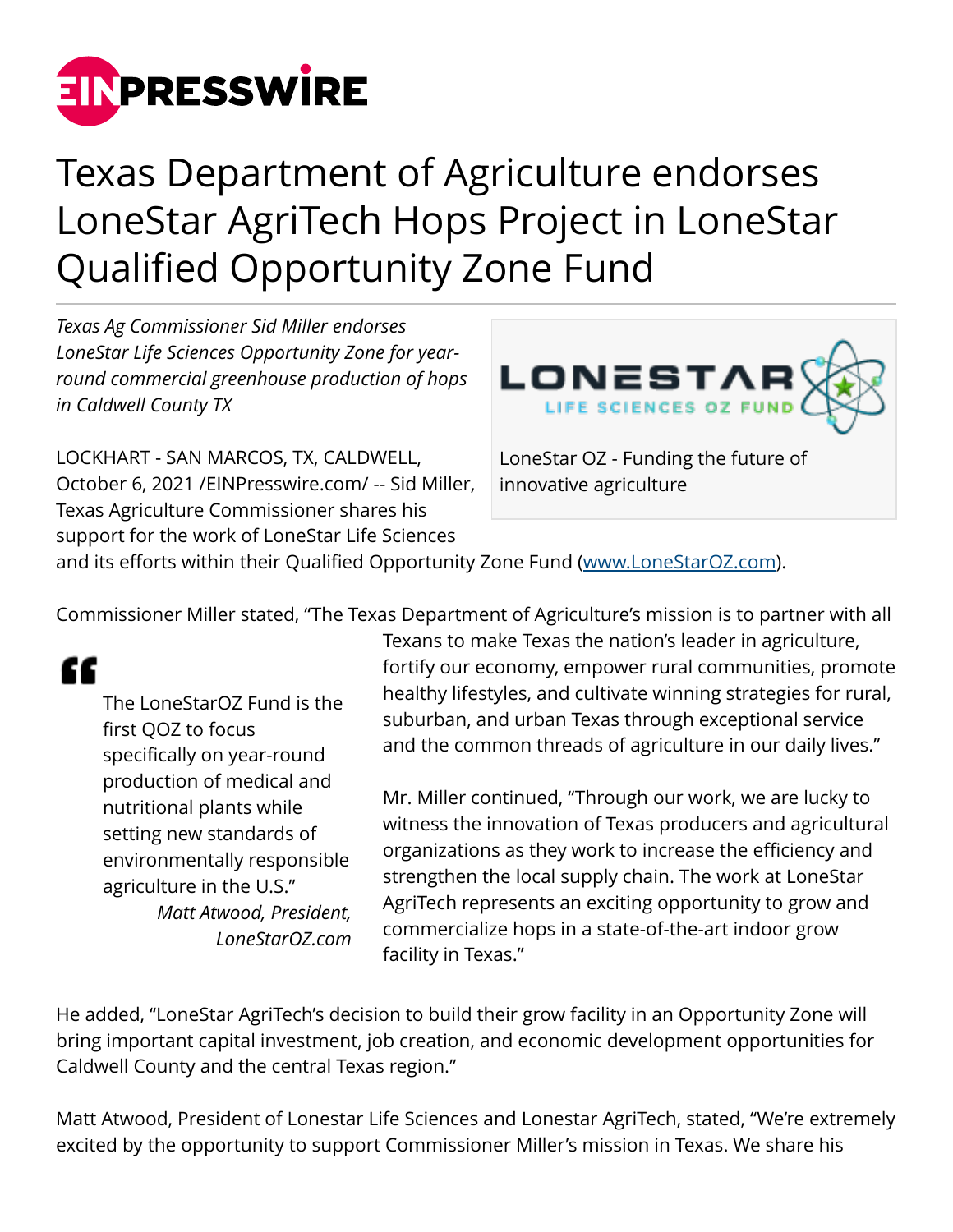vision and passion to support rural communities in job creation and bringing state-of-the-art technologies to rural Texas. The qualified opportunity zone is the next phase in the effort of Lonestar Life Sciences, and our affiliate Lonestar AgriTech will build the first commercial sized greenhouses to grow Texas hops in the lone star state as the initial phase of our long term indoor agricultural project."

Texas Ag Commissioner Miller concluded, "The TDA looks forward to working with Lonestar Life Sciences, Lonestar AgriTech, and their international agricultural partners in the Qualified Opportunity Zone."

Atwood concluded, "This is a 4-way win for everyone involved. It is a massive WIN for LoneStar Life Sciences to start up the \$250M QOZ and fund the first \$100M LoneStar AgriTech Hops project. It is a huge WIN for the rural community to bring high paying jobs into an indoor agriculture industry that will continue to be an important technology for the future of food security. It is a Texas size WIN for Texas agriculture by bringing in a new USDA specialty crop like hops, as well as an industry changing WIN for the Texas craft brewery markets to have access to locally grown fresh hops all year round."

This Fund is 3rd Party Administered by OZ Invested



Sid Miller endorses Hops OZ Project in Caldwell County



LoneStarOZ Fund; \$100M Phase 1 - Texas Hydroponic Hops

#### Disclaimer

This press release contains forward-looking statements that are made pursuant to the safe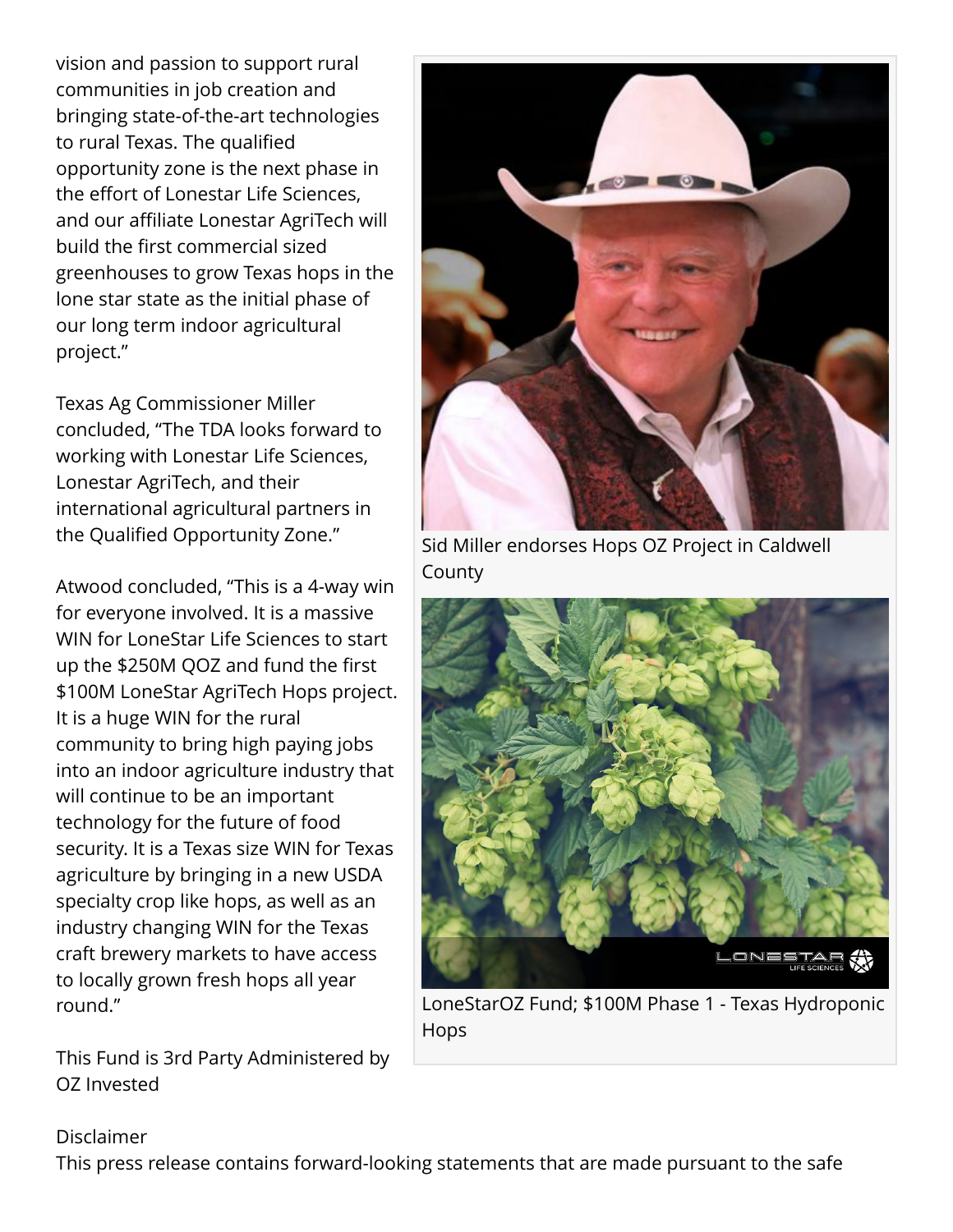harbor provisions within the meaning of Section 27A of the Securities Act of 1933, as amended, and Section 21E of the Securities Exchange Act of 1934, as amended. We caution you that such statements are simply predictions and actual events or results may differ materially. These statements reflect our current expectations, and we do not undertake to update or revise these forward looking statements, even if experience or future changes make it clear that any projected results expressed or implied in this or other statements will not be realized. Further, these statements involve risks and uncertainties, many of which are beyond our control, which could cause actual results to differ materially from the forward-looking statements. This is not an offer to sell Units in the Fund. Any sale of Units will be made solely in connection with the Confidential Private Placement Memorandum of the Fund and related documents. The Confidential Private Placement Memorandum includes important risks, uncertainties and certain conflicts of interest, many of which are beyond our control, that could impact an investment in the Fund.

### What is an Opportunity Zone?

Qualified Opportunity Zones (QOZ) are an economic development tool designed to spur economic development and job creation in distressed communities where new investment, under certain conditions, may be eligible for preferential tax treatment. Identified by Governor Abbott, these designated zones have lower incomes, higher poverty rates, and higher unemployment rates than eligible non-designated tracts. Under the program, any investor can defer their capital gains tax on realized gains if the gains are invested in a Qualified Opportunity Fund within 180 days of the sale. For investments held for at least 10 years, investors pay no taxes on any capital gains produced through their investment in Opportunity Funds. As a qualified Opportunity Zone Fund (QOZF), LoneStar looks to solve the severe shortage and seasonal growing of Hops while, spurring economic development and providing tax benefits to investors. Investors can defer tax on any prior gains invested in a Qualified Opportunity Zone Fund (QOZF) until the earlier of the date on which the investment in a QOZF is sold or exchanged. With even more tax break incentives along the way at both 7 years and 10 years of the fund.

## The LoneStar AgriTech Beer Hops Project:

Phase 1: \$100 Million LoneStar Life Sciences OZ Fund LLC (the "Fund") launched Aug 3rd seeking Accredited Investors for an investment in indoor growing facilities for hops and other crops along with sales of related products from rural agricultural opportunity zones in Caldwell County near Lockhart and San Marcos Texas. Phase 1 of the Fund will invest substantially all of the \$100M net proceeds of the offering in an affiliated operating company, LoneStar AgriTech, LLC ("LoneStar AgriTech"), who is on a mission to build and manage one million square feet of the most advanced indoor controlled environment greenhouse facilities in Texas. The initial focus of Phase 1 will be on growing and harvesting high margin fresh hops for sale to local Texas breweries and the extraction of Xanthohumol for medicinal/nutraceutical purposes.

The LoneStart MedTech Medical Hops Project: Phase 2: Additional \$150 Million LoneStar Life Sciences OZ Fund launch for medical extraction of